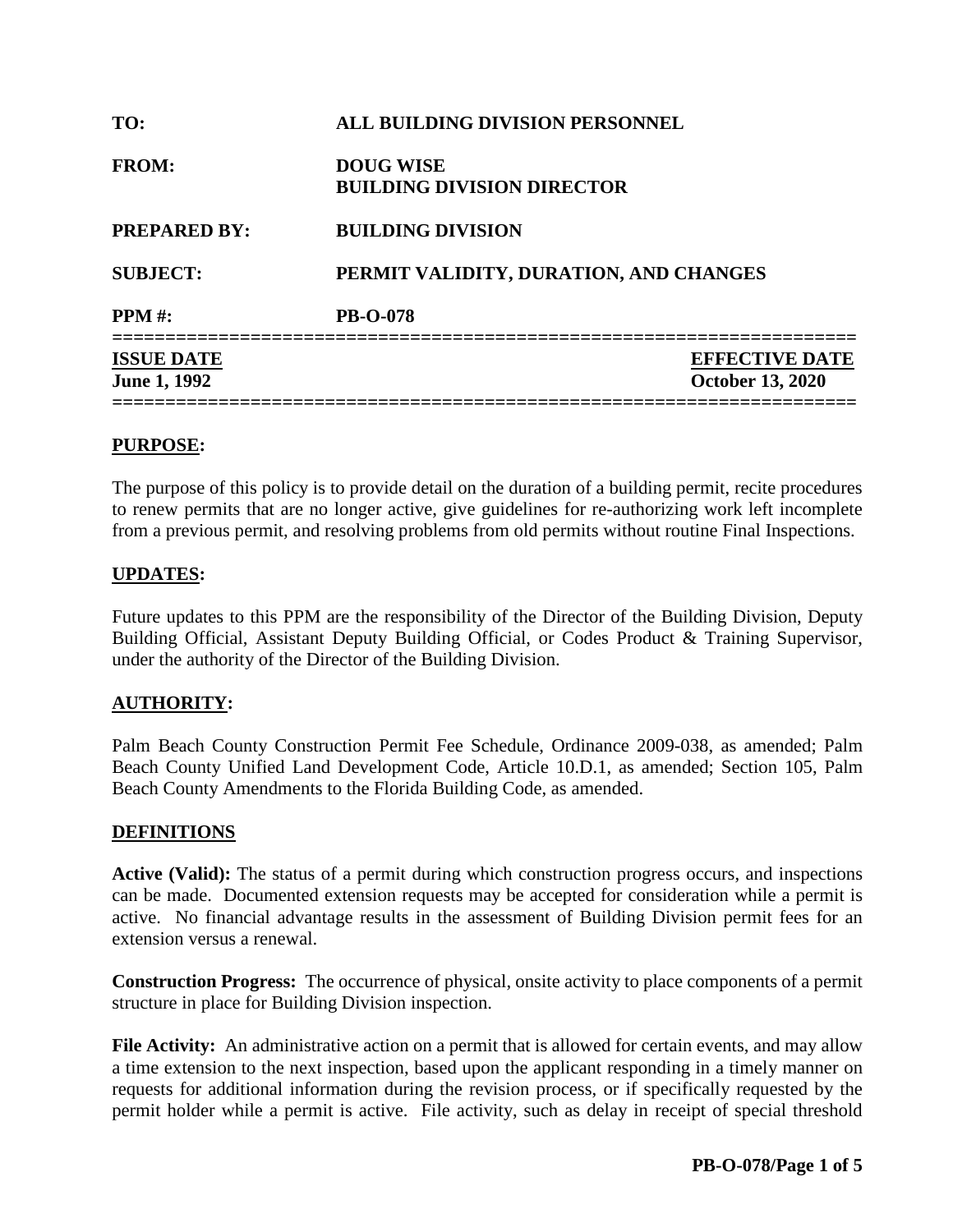inspector reports, may allow the granting of an extension. All extensions based upon file activity are subject to approval by the building official.

**Inactive (Invalid):** The status of a previously-active permit during which no legal construction progress or inspections may be performed. This status results from the lapsing of the active period.

**Printed (typed):** Administrative action preparing a permit by printing of a permit card or merging of a template for customer download, following approval of all required agency reviews and all requirements applicable to the application being met.

**Issuance (active status):** The date of permit issuance is the date that all fees due on the permit are paid in full and the permit is picked up by the customer, placing the application/permit into active status.

**Last Action:** The last activity date recorded in the Building Division Permit Tracking System on an active permit. The "last action date" is used to calculate permit status as active or not. "Last action" shall include the issuance of a new permit or a valid inspection (Fail or Pass) on an active permit.

**Renewal (Re-validation):** An action taken in response to a permit holder's written request to restore an Inactive permit to Active status. No change in status occurs until necessary code design updates and inspections, if required, under Section 6 (below) are completed, and fees due are paid.

**Revision:** A modification of design detail on the building or structure on an active permit that requires County review. This may include several changes in the proposed construction, such as a reduction in building dimensions, or changing an architectural or engineering detail that affects the structural work or a component, but revisions specifically exclude substitution of a new floor plan, or relocation to a different parcel under the same permit.

**Valid Inspection:** A field inspection by Building Division Inspectors or Authorized Inspectors to verify construction complies with the applicable code governing the work prior to the work proceeding and/or concealment. A valid inspection may be passed, passed with qualification, or it may fail with corrections required. No general information visit, General Inspection, or apparent unprepared or unrecognized inspection request shall be considered a valid inspection.

## **POLICY:**

Initially, a permit becomes active for six months upon issuance (see Definitions). After all the fees are paid and required documents are received, then construction may begin and inspections may be requested.

Following each valid inspection (Pass or Fail), the active permit status continues for six months from the last valid inspection date.

While a permit is active, an extension of the active status may be resulted in the ePZB automated system, without an inspection, based on specific events of file activity. Examples of such include the payment for a revision that affects the construction process currently underway, or a change of contractor. Also, an extension to the next projected inspection stage may be requested on an active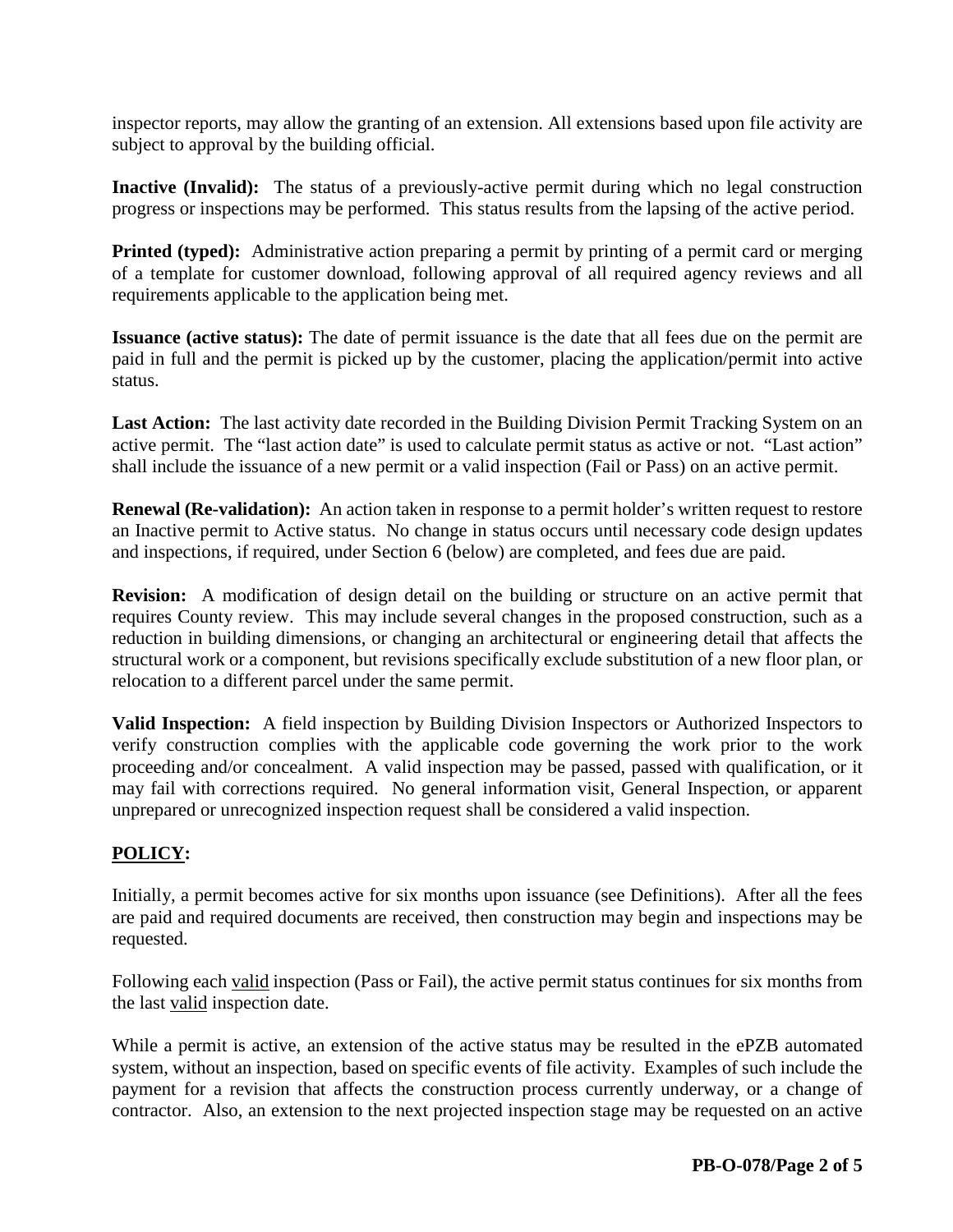permit, while it is active, by submission of documentation that construction progress has continued throughout the active permit period, but will not reach the next needed inspection stage within six months of the previous last action date. However, extensions do not negate the assessment of codeprescribed fees. Any extension of a permit before all rough inspections are approved requires payment of any increased Building Division permit fees and/or Impact Fees that may have occurred, in addition to the fee for extension itself.

Failure to keep a permit active within the time limits above shall result in the permit becoming inactive, six months after the date of last action. Renewal of a formerly-active permit to active status shall require an application for renewal, and payment of renewal fees, plus it shall require any incremental increase in Impact Fees and/or Building Permit fees that may have increased. Fees may also be assessed, if it is deemed by the Building Division staff to be necessary to evaluate the age and condition of previously-permitted work, and/or the current code compliance of original plans. Fees for a General Inspection of each trade, and design revision fees, shall be paid when required, prior to the permit renewal being affected. In restoring a formerly-active permit to active status, action shall be taken to ensure that all existing work is structurally sound, all remaining work fully complies with current codes; and all renewal fees, including incremental Impact Fees, Building Permit fees, and other applicable fees, are paid before updating the permit status to active.

Requests to close inactive permits shall be addressed in accordance with PPM PB-O-126.

## **PROCEDURE:**

- 1. Data Processing shall issue each permit upon approval of all required reviews. The applicant shall be notified that the permit and any reviewed plans are being held for pick up at the Cashier or are available for download as applicable via the "Printed" status shown on County Web Portal. The initial, six-month active period begins at permit issuance. If a "Printed" application is still awaiting payment of fees due, six months after the date, the application becomes void, and the related application materials are subject to destruction.
- 2. Upon payment of all required fees to the Cashier, the permit document and any construction plan documents are provided to the applicant either physically or through the Web Portal. Thereafter, onsite inspections may be made during the active life of the permit. Meeting the requirements of the Construction Lien Law (if applicable) and the assessment of any additional fees are other criteria that may affect the continued ability to call for inspections.
- 3. The permit document may contain warning information to the permit holder concerning the six months of active duration of the permit calculated from the last action date.
- 4. Each valid inspection (pass or fail), special or threshold inspection, shall be a new date of last action to start another six months of active status for the permit.
- 5. Failure to keep a permit shall result in the permit going into inactive status, six months after the last action date. After six months of inactive status, the Building Official may require removal of the incomplete construction, per Chapter 1 of the Palm Beach County Amendments to the Florida Building Code.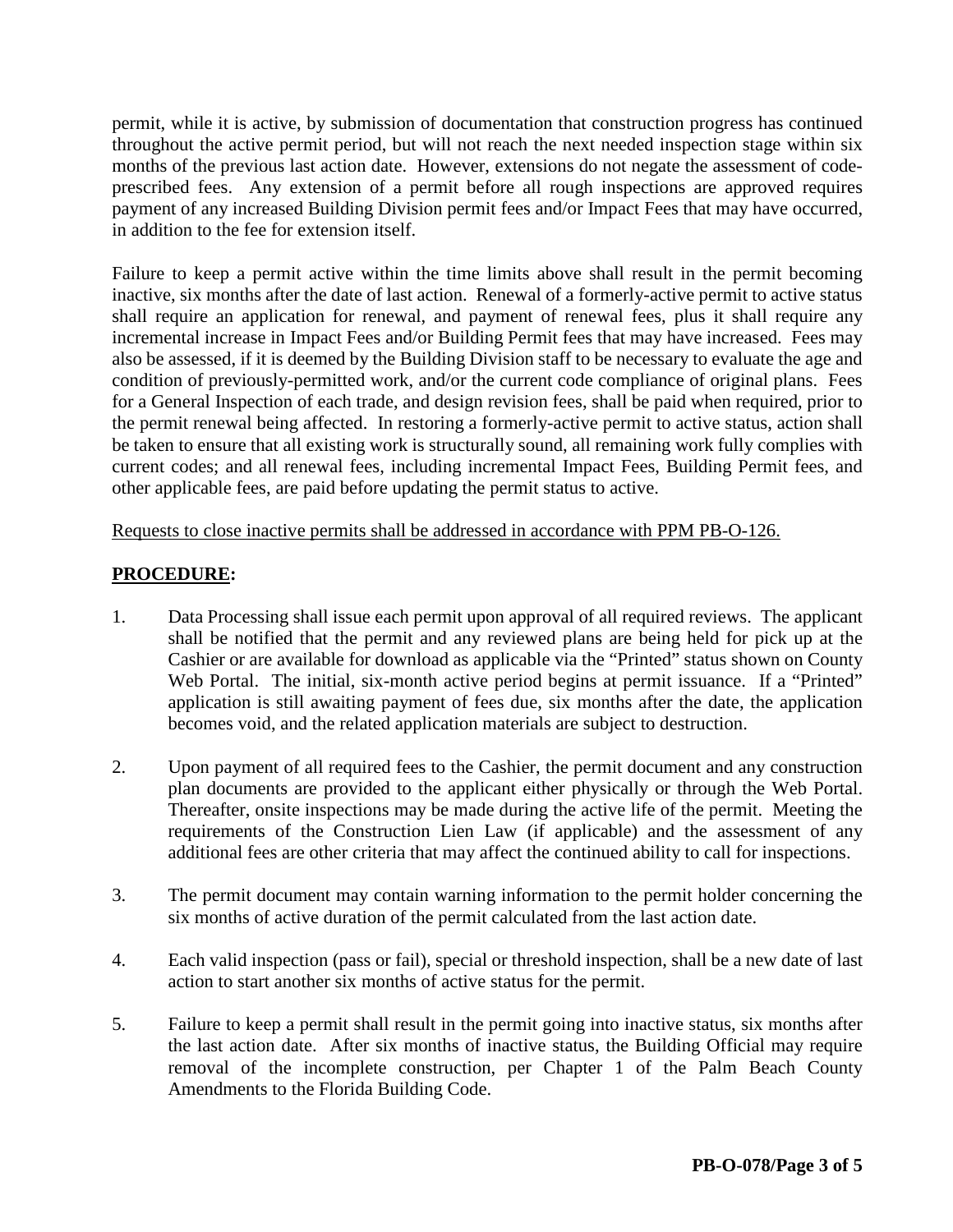6. An applicant seeking renewal of an inactive permit on an incomplete building or structure (including swimming pool/spa) shall apply for renewal via completion and submittal of the renewal request form to the Building Division Permit Center. A review fee shall be assessed and an application receipt with tracking number shall be provided to the applicant. Upon payment of the Permit Renewal review fee, a file search and computer analysis of past activities and approved work-in-place is performed. This fee shall not guarantee renewal.

Depending upon the characteristics of the incomplete work and inactive permit, design review may be required, if a code revision has been adopted, affecting the remaining work. A General Inspection (one per trade) may be required to determine what repair work may be necessary to restore old work to code-compliant condition. Repairs considered to be major by an Inspector shall require a design revision submission, prepared by an architect or professional engineer. These reviews, inspections and revisions, if necessary, will result in the assessment of additional fees.

Additional actions and associated fees may be required or generated by a Change of Contractor, any increases in Impact and/or Building Permit Fees, and a new Notice of Commencement shall be required if the Owner changes, or the previous Notice of Commencement is more than one year older than the last action.

A certified, reviewed set of construction plans shall be provided by the applicant for future field inspection use. Directions to the Records Division (561-233-5160) shall be provided, if an applicant must purchase copies of original plan sets to supply with the renewal application.

Upon compliance with the prerequisites and payment of all required fees, the permit renewal shall be processed and completed, or critiques sent back to the applicant.

7. An applicant seeking an extension on a permit shall meet specific criteria of making slow, continual construction progress toward the next inspection, but only during active status. The applicant shall request the extension via a detailed letter with documentation of substantial progress, addressed to the Building Official or designee, referencing the permit number and explaining why the extension is being requested.

Permit extensions shall require payment of any incremental Impact Fees and any incremental Building Division permit fees that have occurred since the issuance date of permit, plus the extension fee. Single-family dwellings may not be subject to incremental Impact Fees if all rough inspections have been passed in accordance with the Palm Beach County Unified Land Development Code.

No extensions shall be granted for lack of progress due to personal (financial) hardship. As a courtesy, denial of such requests shall include information on how inactive permits may be reactivated.

8. Requests from customers for renewal or closure of un-finaled, inactive permits on residential systems, minor, or component work, where NO IMPACT FEES are due, and inspection records confirm ONLY a Final Inspection is required, shall be processed in accordance with PB-O-126.